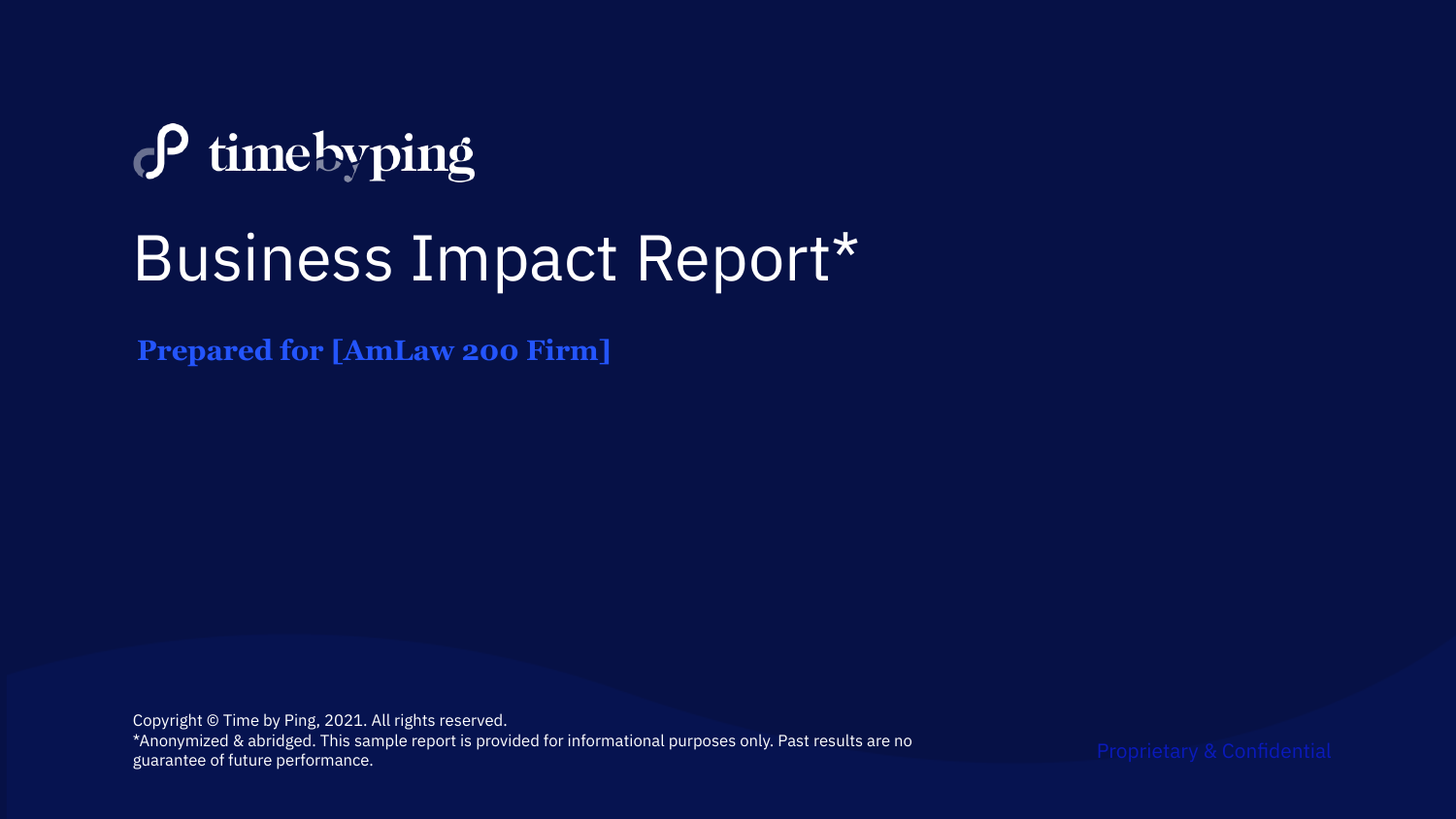## Measuring the success of our initial rollout

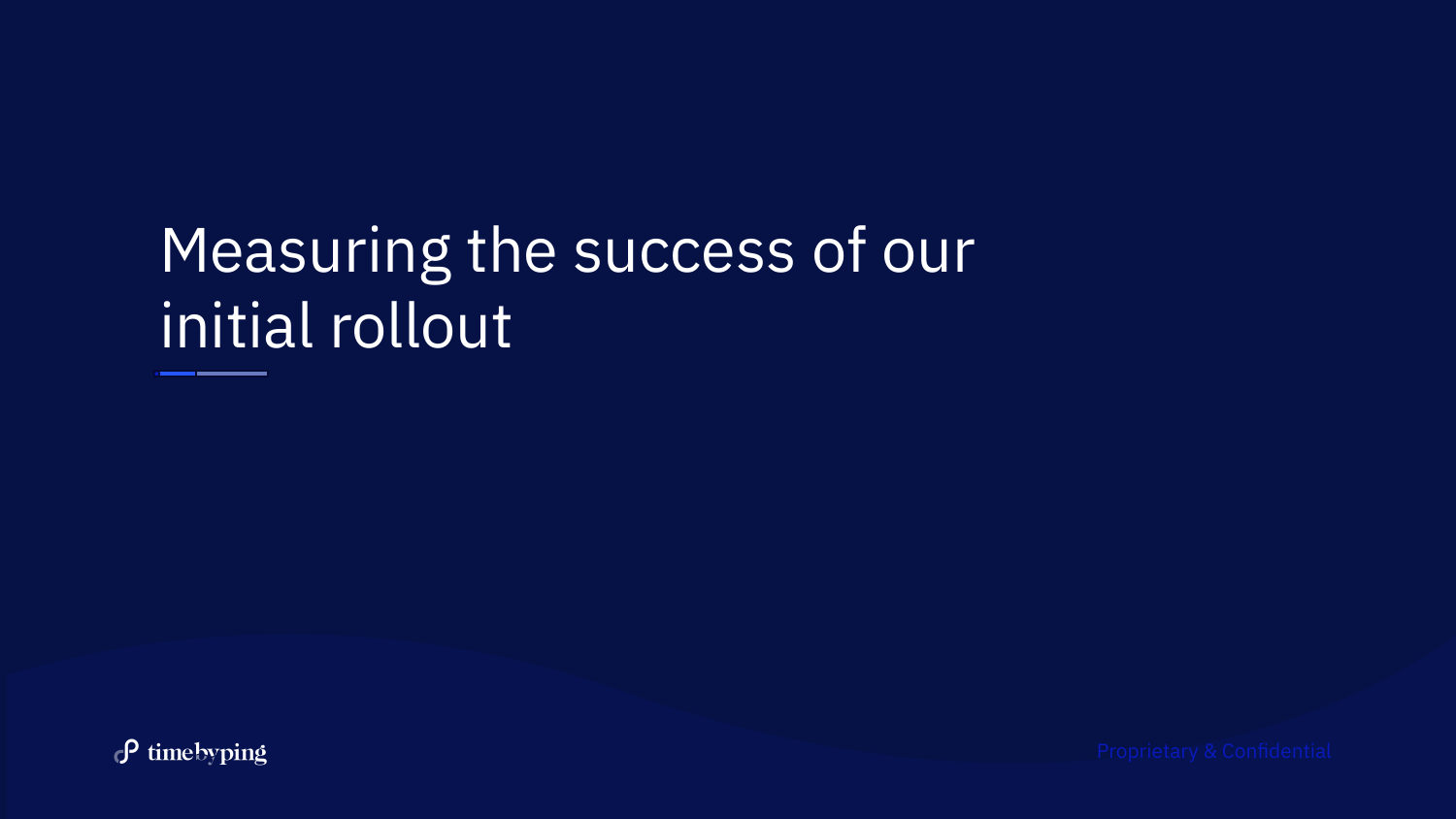Increase in billable hours

Improvement in narratives

Increased ease in accounting for time

Increase in release velocity

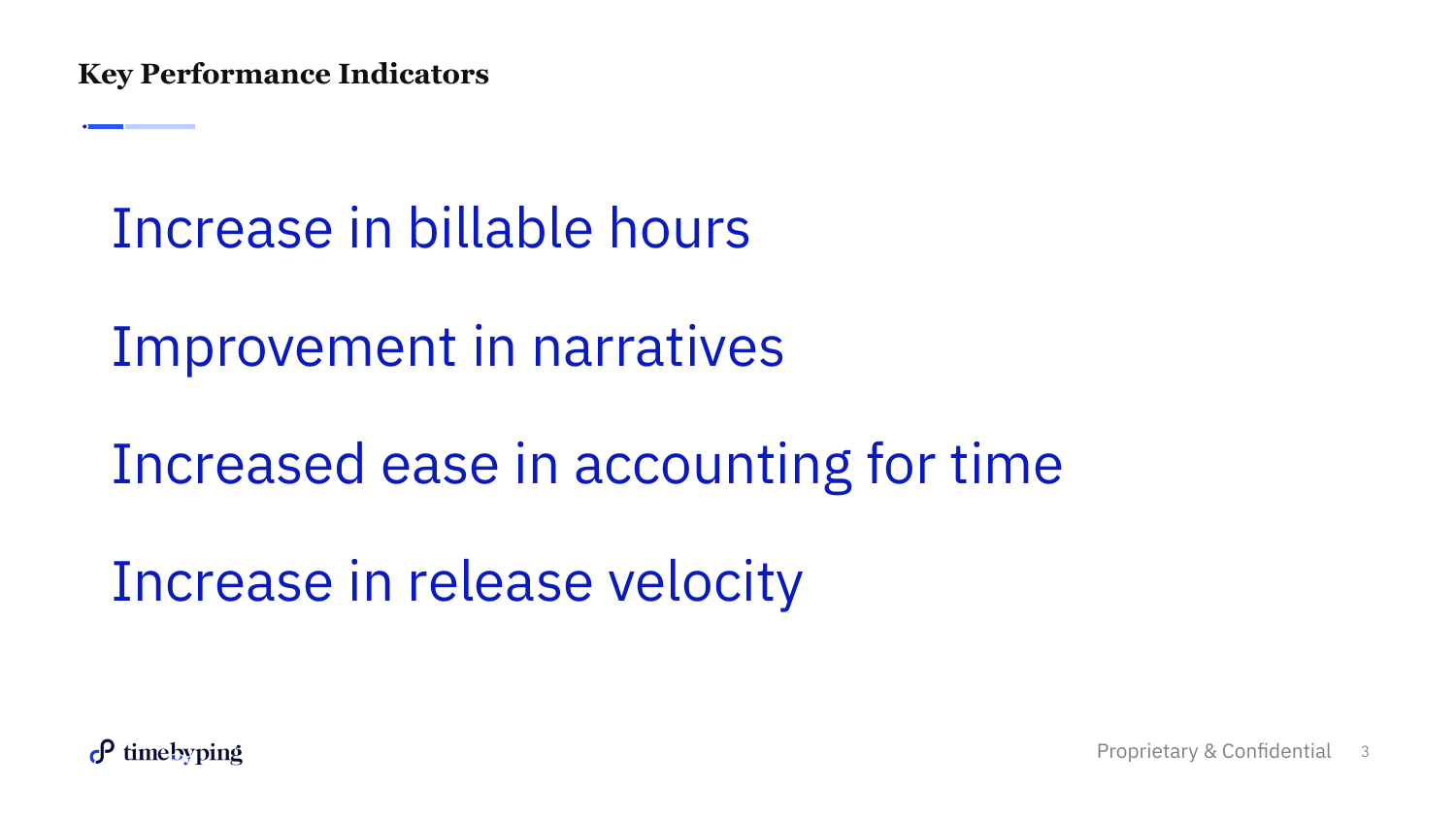#### **Increase in billable hours**

#### **Results & Insights**

When compared to the corresponding timeframe preceding the initial rollout period, billable time released per day increased an average of **0.58 hours** (7.17%) per timekeeper.

This translates to a potential increase in revenue of **\$355/day/timekeeper.\***

\*Assumes: (i) an average billable rate of \$800; (ii) 90% of billable time released is passed through to the client; and (iii) 85% of those fees are realized.

#### **Hours Released per Day**



"It captured way more of my time than the current system." - *Partner*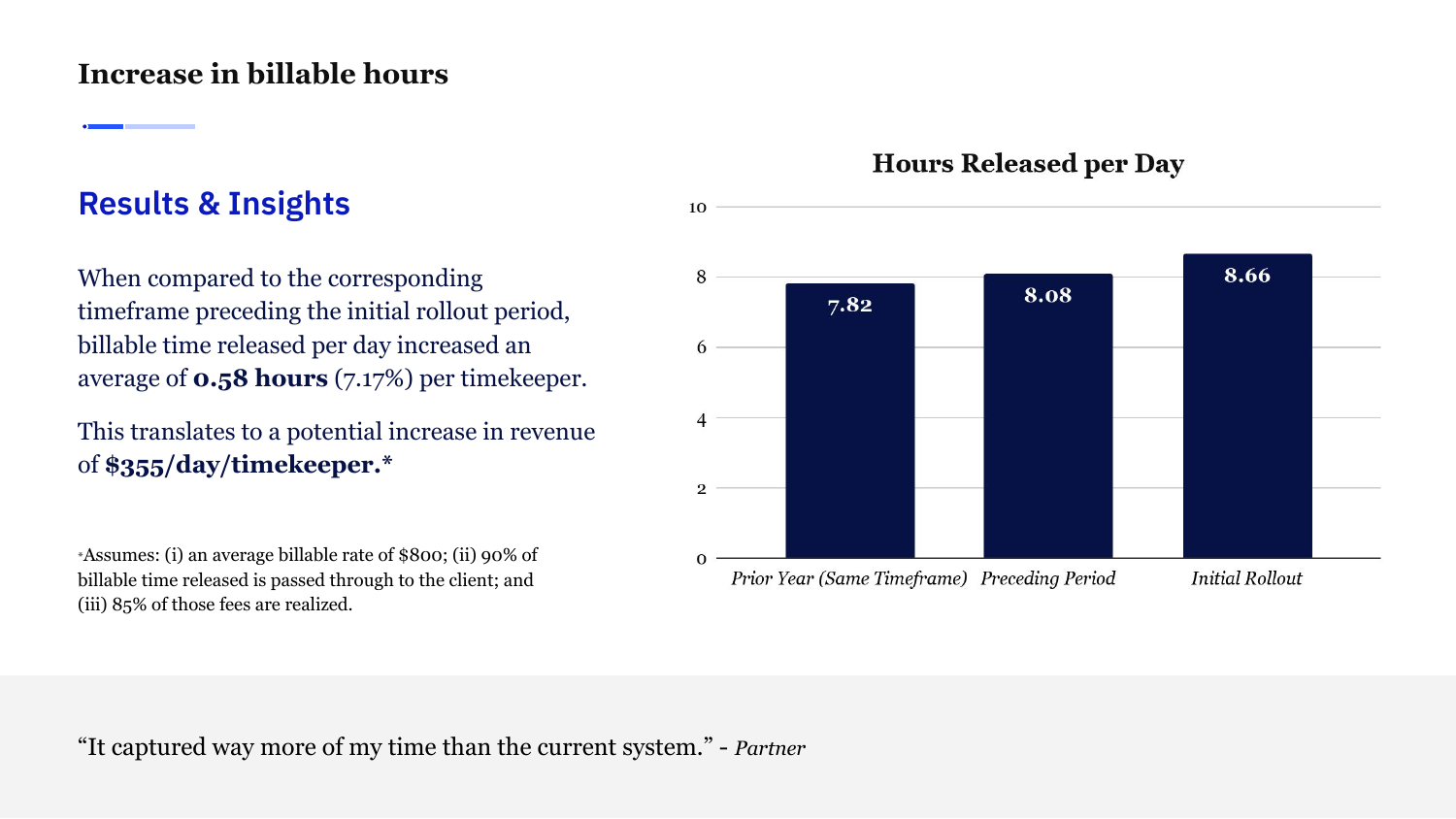#### **Improvement in narratives**

#### **Results & Insights**

The number of time entries released per timekeeper each day **grew by more than 35%**, improving the accuracy and granularity of the firm's timekeeping data and lending greater detail in client bills.

#### **Entries Released per Day**



"It's been helpful to surface more of my activity through the day." - *Partner*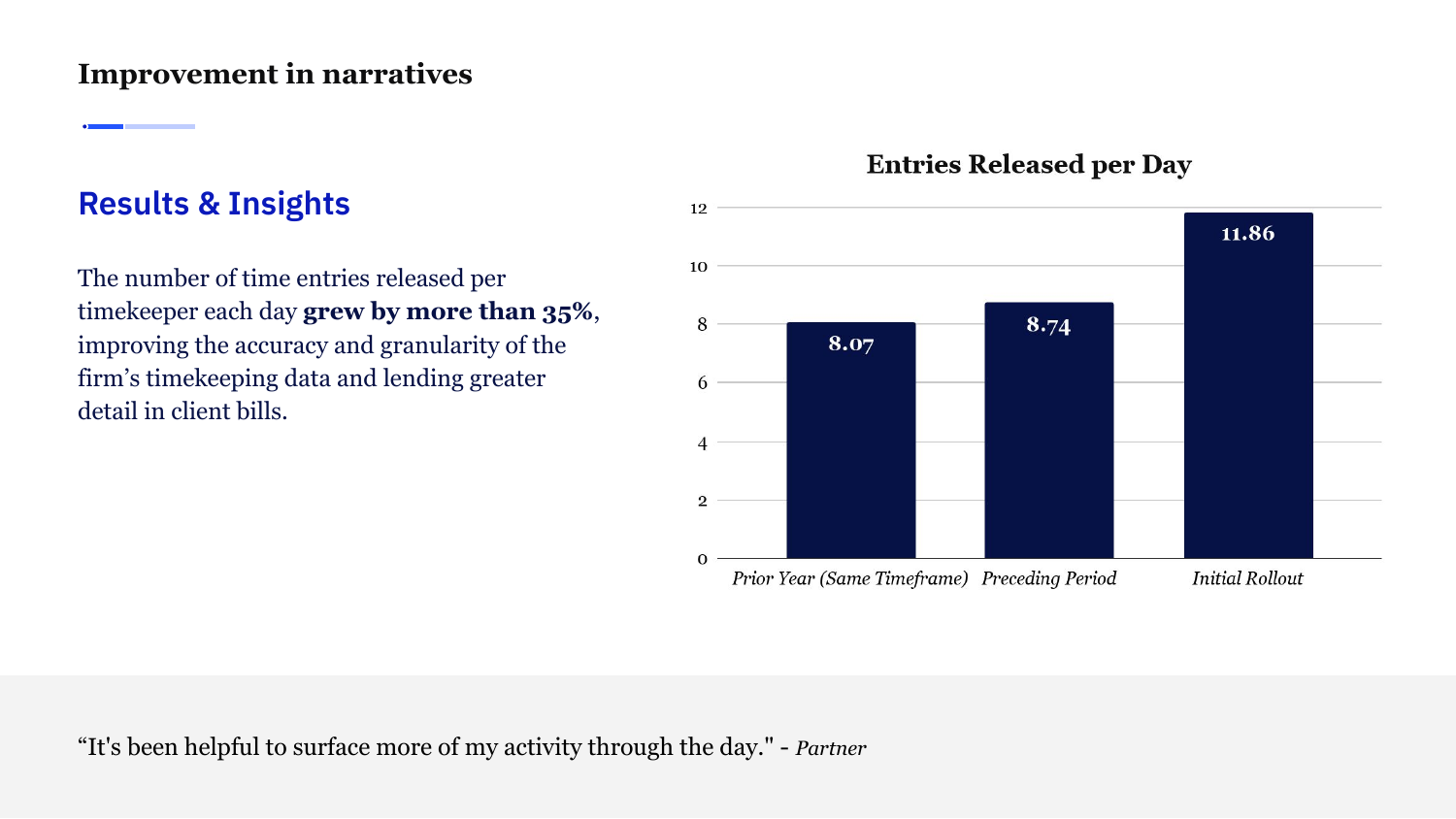#### **Increased ease in accounting for time**

#### **Results & Insights**

Early adopters overwhelmingly reported capturing more time, in more entries, with improved accuracy.

Every timekeeper we worked with asked to keep using the software after the initial rollout.

#### **Accounting for Time with TBP**



"It works well, and the way my work gets represented overall makes it easy to report my time." - *Associate*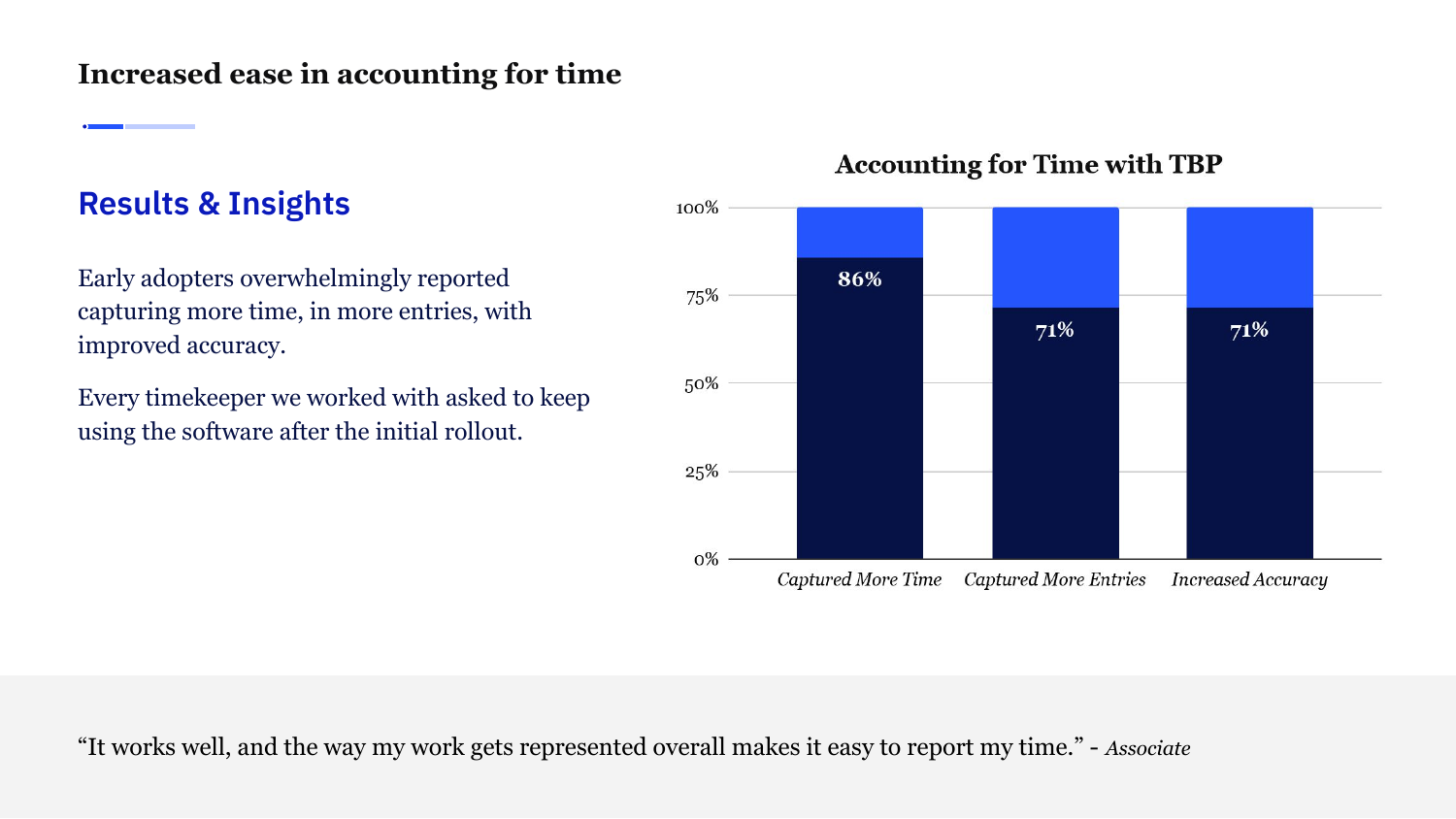#### **Increase in release velocity**

#### **Results & Insights**

When compared to the corresponding timeframe preceding the initial rollout, release velocity **improved by 20.47%** to an average of 5.18 days from time worked to released, meaning bills get to the client faster, shortening the collection cycle.

#### **Days from Time Worked to Released**



"It's much more efficient. I wish we had this when I started here." - *Paralegal*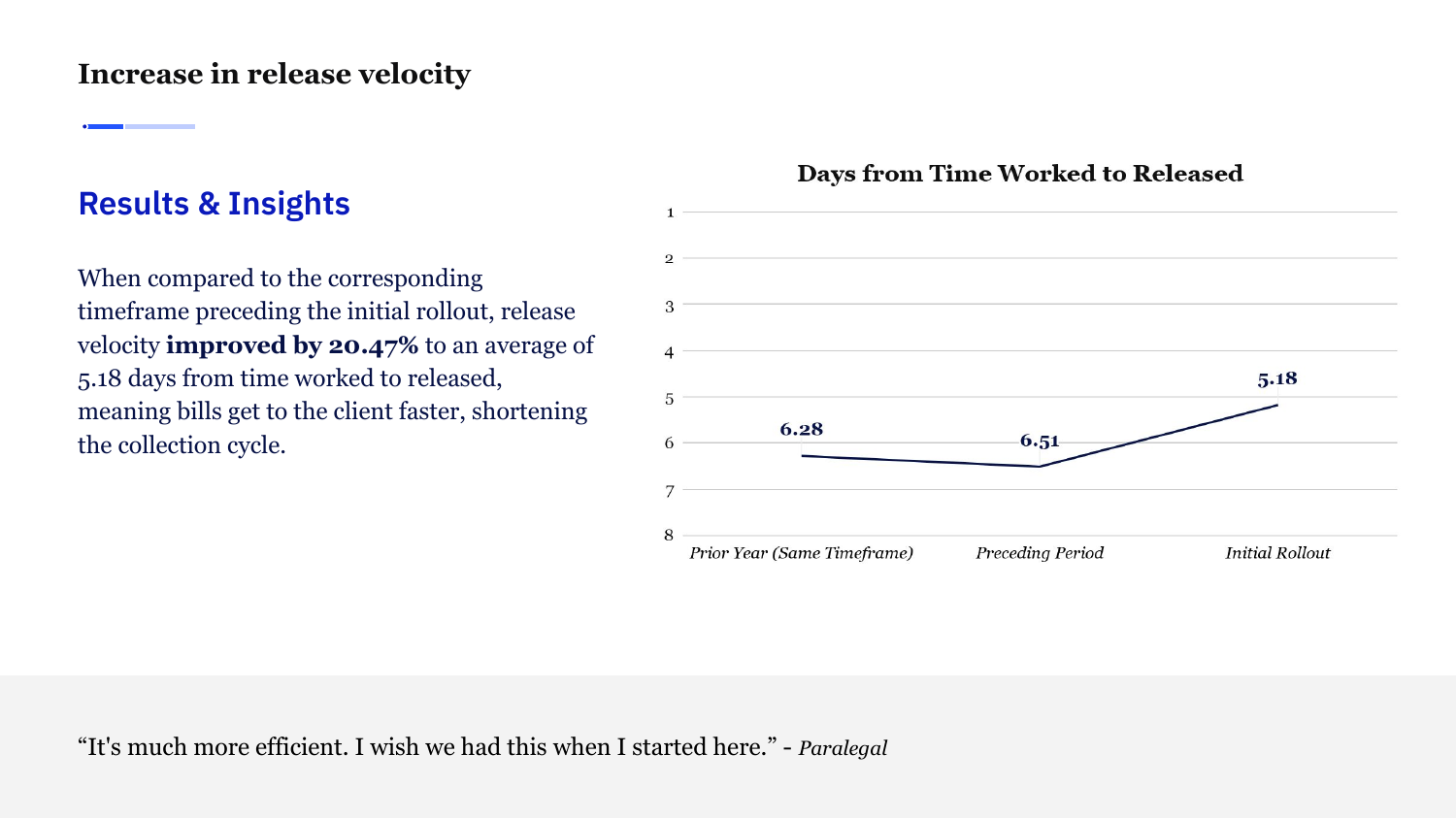**ROI Extrapolated** 

### \$355



per day per timekeeper

time to recover TBP yearly license fee per timekeeper

\$89,384

in additional billable hours captured yearly per timekeeper on TBP

*It would take only two lawyers using TBP to pay for your entire annual license across the firm.*

"This is the future." - *Associate*